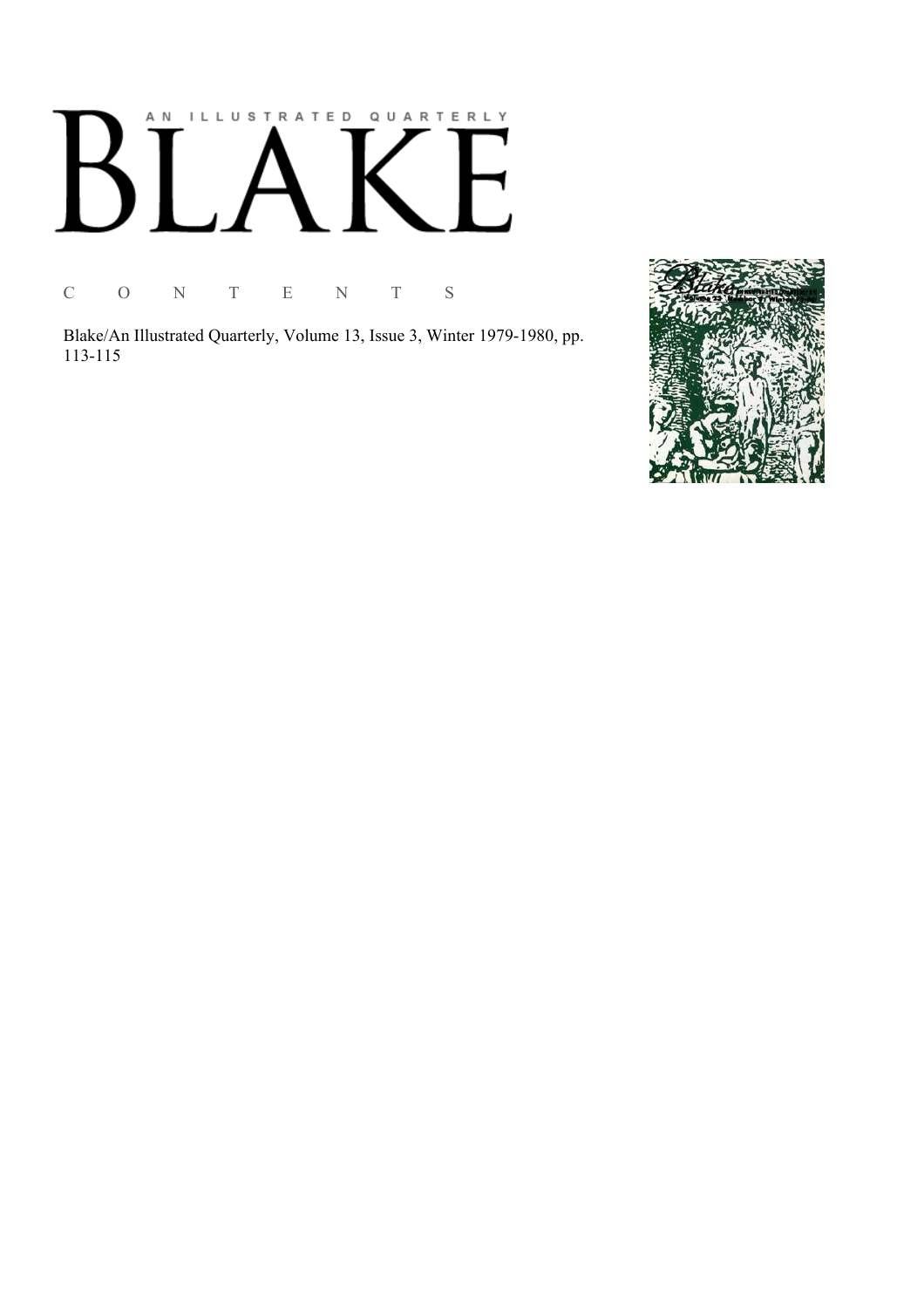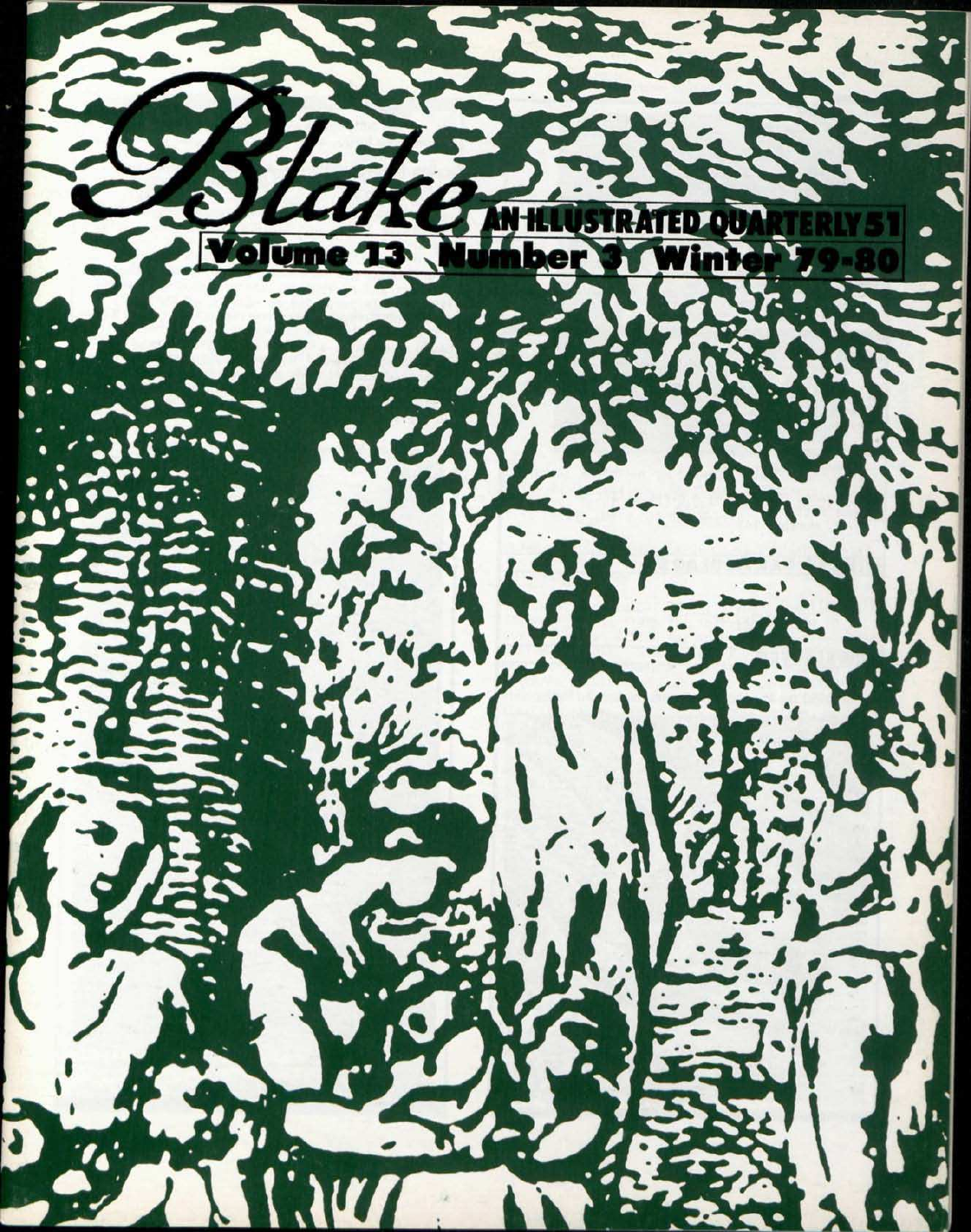

AM ILLUSTRATED QUARTERLY 51 Volume 13 Number 3 Winter 79-80

### CONTENTS

Blake's Pastoral: A Genesis for "The Ecchoing Green" by David Simpson, 116

Teaching Blake's Relief Etching by Morris Eaves, 140

A Suggested Redating of a Blake Letter to Thomas Butts E. B. Murray, 148

#### MINUTE PARTICULARS

Blakewel1 By G. E. Bentley, Jr. , 152

#### NEWSLETTER

© 1980 by Morris Eaves and Morton D. Paley



G. E. BENTLEY, JR. of the University of Toronto, has edited *William Blake's Writings^* in two volumes, Oxford, 1978.

MORRIS EAVES, of the University of New Mexico, is spending this year as visiting professor at Tulane University in New Orleans. Later this year PMLA will publish his essay on "Romantic Expressive Theory and Blake's Idea of the Audience."

E. B. MURRAY has published a book on Ann Radcliffe, articles and reviews on Shelley and Blake, and is currently preparing an edition of Shelley's prose for Oxford University Press.

DAVID SIMPSON is a fellow of King's College, Cambridge, England. He is the author of *Irony and Authority in Romantic Poetry* (London, 1979), and he is currently finishing a book titled *Wordsworth, Dickens, Conrad: The Figuring of the Real.*